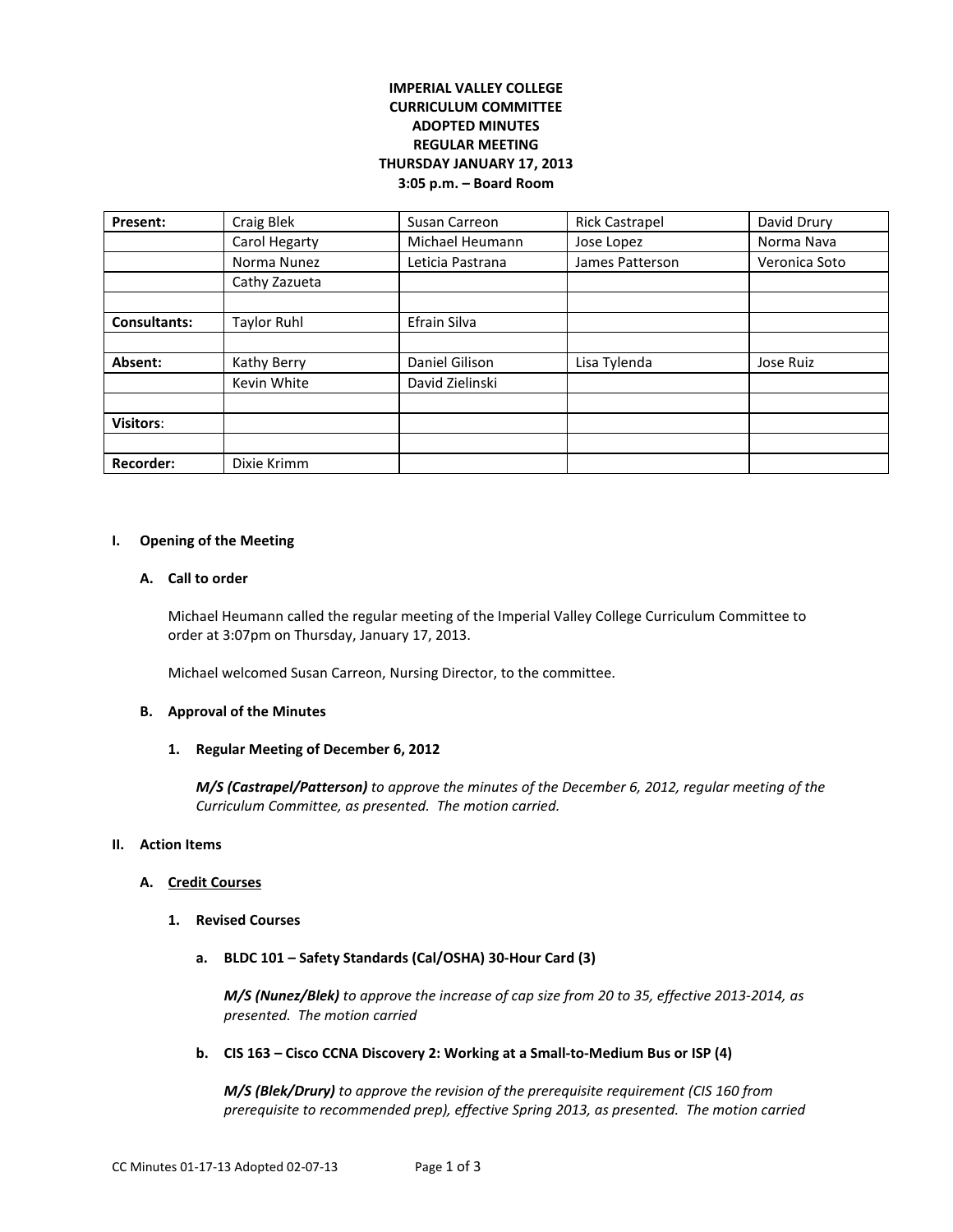## **c. EMTP 200 – EMT-Paramedic Didactic 1 (9)**

*M/S (Blek/Zazueta) to approve the removal of the prerequisite requirement of BIOL 090, and textbook update for EMTP 200, effective Spring 2013, as presented. The motion carried.*

- **d. ESL 023 – ESL Reading 1 (3)**
- **e. ESL 024 – ESL Reading 2 (3)**
- **f. ESL 025 – ESL Reading 3 (3)**

*M/S (Zazueta/Drury) to approve the removal of the lab component reducing the unit value from 3.5 to 3.0, and textbook revision, effective 2013-2014, as presented. The motion carried.*

### **B. Degrees and Certificates**

- **1. Revised Degrees and Certificates**
	- **a. Apprenticeship – Control Operator Certificate**
	- **b. Apprenticeship – Electrician Degree and Certificate**
	- **c. Apprenticeship – Generation Mechanic Degree and Certificate**
	- **d. Apprenticeship – Hydro Operator Certificate**
	- **e. Apprenticeship – Instrument Technician Certificate**
	- **f. Apprenticeship – Meter Technician Degree and Certificate**
	- **g. Apprenticeship – Power Lineman Degree and Certificate**
	- **h. Apprenticeship – Relays Technician Degree and Certificate**
	- **i. Apprenticeship – SCADA/Telecommunications Technician Degree and Certificate**
	- **j. Apprenticeship – Substation-Electrician Degree and Certificate**
	- **k. Apprenticeship – Telecommunications Technician Certificate**

*M/S (Nunez/Drury) to approve the description revision and addition of PLO's to the above degrees and certificates a. thru k., effective 2012-2013, as presented. The motion carried.*

**l. Emergency Medical Services Degree and Certificate**

*M/S (Zazueta/Drury) to approve the removal of BIOL 090 as a prerequisite course for the Emergency Medical Services Degree and Certificate, effective Spring 2013, as presented. The motion carried.*

#### **III. Discussion Items**

### **1. Review of Program Discontinuance Policy**

Veronica Soto – approximately 50 students are on track to complete TMCs; most popular: Administration of Justice, Business Administration, and Sociology.

The committee discussed the policy regarding program discontinuance. It is important to make sure that all appropriate audiences are aware when programs are submitted for deletion.

Regarding TMC development – James Patterson asked if the policy for program discontinuance pertained to our current majors where TMC's were already developed. Michael stated that he would find out and report at the next meeting.